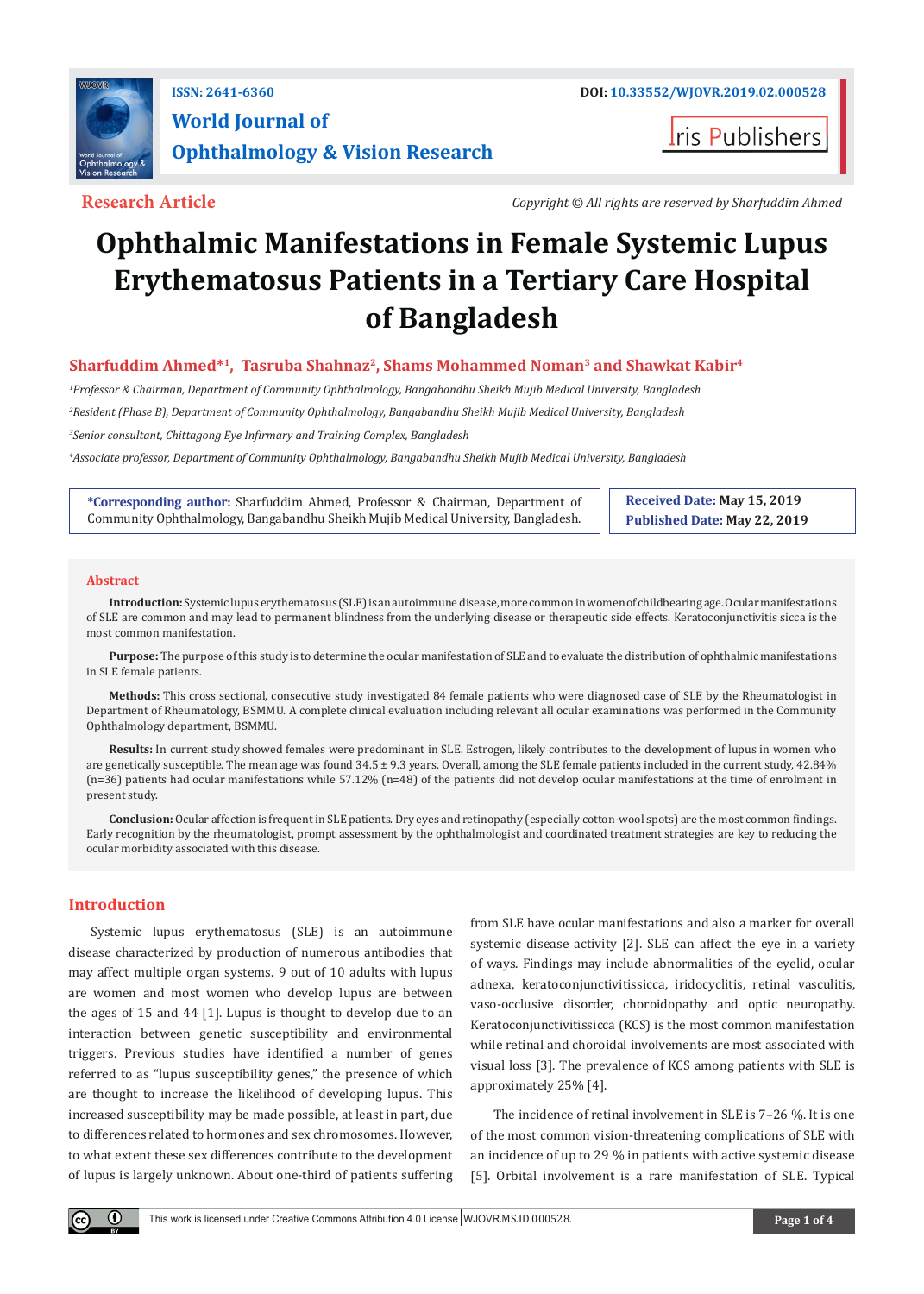lesions of discoid lupus erythematosus are slightly raised, scaly, and atrophic rarely affecting the eyelids. The incidence of SLE in patients with scleritis is about 1% (Sainz de la et al 1994). Episcleritis is generally a benign inflammation of the episclera and typically occurring in young females with incidence 2.4% in SLE [6]. Corneal epitheliopathy, scarring, ulceration and filamentary keratitis can be found secondary to keratoconjunctivitissicca. More rare corneal complications include peripheral ulcerative keratitis [7], which can be a marker of active systemic disease activity. The prevalence of SLE in patients with uveitis varies from 0.1% to 4.8%. Optic nerve involvement in patients with SLE may be in the form of optic neuritis, ischemic optic neuropathy and papilledema, and it occurs in around 1 % of SLE patients [8]. Lupus choroidopathy serves as a sensitive indicator of lupus activity. SLE retinopathy is believed to be an immune complex–mediated vasculopathy. In Bangladesh there is no broad-based study about ocular manifestations of SLE. In this study, a cross sectional study was done for the evaluation of ocular manifestations of SLE in Bangladeshi female patients.

#### **Materials and Methods**

The study was conducted from March 2015 to August 2017 in Department of Community Ophthalmology, Bangabandhu Sheikh Mujib Medical University and Department of Rheumatology, Bangabandhu Sheikh Mujib Medical University among 84 female SLE patients. The consecutive sampling technique was applied to collect sample from the study population, as per inclusion and exclusion criteria. Inclusion criteria of case were age 15 years and above, female, patients diagnosed as a case of SLE on the basis of 1997 ACR criteria [9] and patients willing to participate in this study. Criteria for exclusion was patients with other systemic diseases that may produce eye pathology e.g. diabetes mellitus, pre-existing hypertension, known congenital ophthalmic disorder, history of any previous ocular trauma or surgery and history of any previous ocular pathology. Ocular manifestations were evaluated by the Ophthalmologist during the study period in the Department of Community Ophthalmology. Complete clinical evaluation including history, physical examination, laboratory investigations, relevant ocular examinations and systemic examinations was performed in the Community Ophthalmology department, Bangabandhu Sheikh Mujib Medical University.

Ocular examinations included best corrected visual acuity (BCVA), pupillary light reaction, RAPD, Hirschberg reflex, ocular motility, color vision, confrontation test, slit lamp examination of anterior segment and fundus examination with the help of +90 D condensing lens, direct and indirect ophthalmoscopy, Schirmer's test, tear film break up time (TBUT), IOP measurement by Goldmann applanation tonometer and Cranial nerve examination. Following investigations were done for every patient-colour fundus photography (CFP), complete blood count (CBC), urine R/M/E and antiphospholipid antibody (APA). Assessment of SLE disease activity is depends upon flares which is closely associated with ophthalmic manifestations. Criteria for a mild/moderate and severe flares were developed for use in SELENA trial [10].

**Informed consent:** For this study, a well informed, voluntarily signed written consent had been taken in an understandable local language from the study subjects.

**Confidentiality:** All the research data were coded with special ID and stored in a locked cabinet. Only research personnel were allowed to access the data.

**Statistical analysis:** Data were analyzed using SPSS (SPSS Inc, Chicago, IL, USA) and presented as table and figure. A probability p value of 0.05 or less was considered as significant.

#### **Results**

**Distribution according to age:** 84 female patients were enrolled. The mean age was found  $34.5 \pm 9.3$  years. The age range of the patients were 15 years and above. The bar diagram below Figure 1 shows demographic variables of the study patients. It was observed that most of the patients belong to 25-34 years age groups was 40 (47.61%). Most uncommon in 55 and more age group (Figure 1).



**Frequency of the ocular manifestations and it's patterns in female SLE patients:** The study included 84 female SLE patients. Out of the 168 eyes of those 84 patients, 36 (42.84%) patients had ocular manifestations related to SLE disease. The frequency of variable patterns of ocular manifestations found in SLE patients enrolled in the present study are summarized in Table 1. The most common ocular manifestation was dry eye in 28.5% (according to Schirmer's test & Tear break up time.

|  |  |  | Table 1: Frequency of Dry eye in female SLE patients: (n=84). |  |  |
|--|--|--|---------------------------------------------------------------|--|--|
|--|--|--|---------------------------------------------------------------|--|--|

| <b>Ocular Findings</b>         | n     | $\frac{0}{0}$ |
|--------------------------------|-------|---------------|
| Schirmer's test                | 23    | 27.3          |
| SI <10 mm wetting in 5 minutes | $-23$ | $-27.3$       |
| SII<05 mm wetting in 5 minutes | $-13$ | $-15.4$       |
| Tear break up time <5 seconds  | 20    | 23.8          |
| Total dry eye                  | 24    | 28 5          |

**Other manifestations were:** Retinopathy (25%), reduced visual acuity in 20%, visual field defect in 7%, scleritis, episcleritis&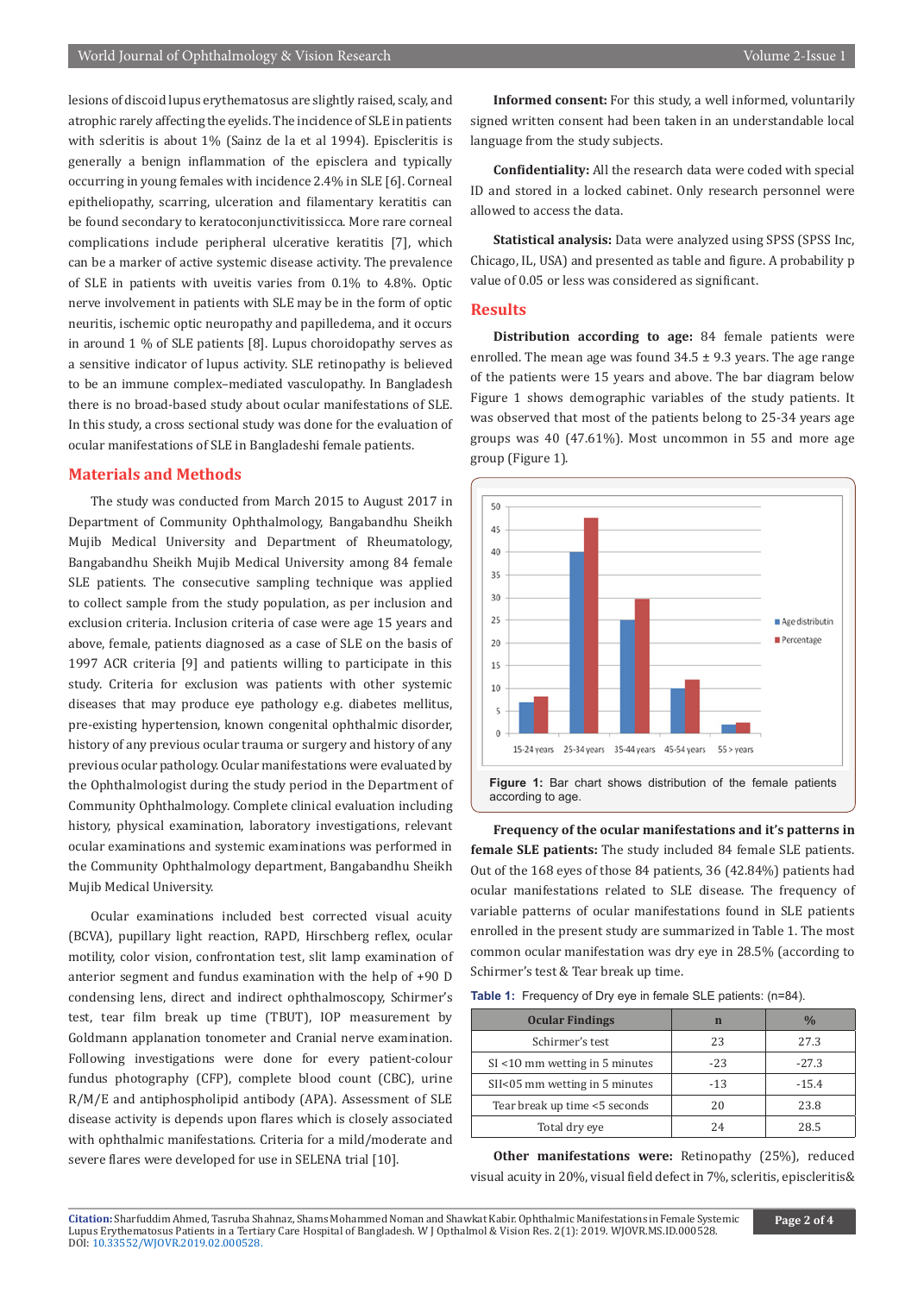corneal lesion in 3%, each of the discoid lesion and the periorbital edema affected 2.3% and 1.1% respectively in three patients (3.57%) and cataract in 3% cases. Cotton-wool spots were the most common retinal abnormal finding followed by vasculitis, attenuated blood vessels, papilledema and pale optic disc was found 1.1% (Table 1,2 &3).

**Table 2:** Frequency of Retinopathy in female SLE patients: (n=84).

| <b>Ocular Findings</b> | n | $\frac{0}{n}$ |
|------------------------|---|---------------|
| Cotton wool spots      |   | 11.9          |
| Retinal hemorrhage     |   | 4.7           |
| Vascular tortuosity    |   | 5.9           |
| Vitreous hemorrhage    |   | 2.3           |
| Total retinopathy      |   |               |

**Table 3:** Frequency of the ocular manifestations in female SLE patients: (n=84).

| <b>Ocular Findings</b>            | $\mathbf n$  | $\frac{0}{0}$ |
|-----------------------------------|--------------|---------------|
| Discoid lesion on eye lid         | 2            | 2.3           |
| Periorbital edema                 | 1            | 1.1           |
| According to Schirmer's test:     | 23           | 27.3          |
| $SI < 10$ mm wetting in 5 minutes | $-23$        | $-27.3$       |
| SII<05 mm wetting in 5 minutes    | $-13$        | $-15.4$       |
| Tear break up time <5 seconds     | 20           | 23.8          |
| Corneal erosions                  | 1            | 1.1           |
| Scleral erosion                   | 2            | 2.3           |
| Cataract                          | 3            | 3.5           |
| Cotton wool spots                 | 10           | 11.9          |
| Retinal hemorrhage                | 4            | 4.7           |
| Vascular tortuosity               | 5            | 5.9           |
| Vitreous hemorrhage               | 2            | 2.3           |
| Optic nerve disease               | $\mathbf{1}$ | 1.1           |
| Visual field defects              | 7            | 8.3           |
| Reduced VA                        | 17           | 20.2          |

**VA-Visual Acuity:** Association of disease activity of female SLE patients on the basis of SELENA modification with ocular manifestations. Among the female SLE patients (N=84), mild to moderate flare was present in 46 (54.7%) patients and remained 38 (45.2%) patients had severe disease flare. Here 26 (30.9 %) patients of severe disease flare presented with ocular manifestations wherever, 10 (11.9 %) patients of mild to moderate disease flare presented with ocular manifestation. So, p value is <0.05 (Table 4). **Table 4:** Association between disease activity of SLE and ocular

|                                           | <b>Ocular Manifestations</b> |               |         |  |
|-------------------------------------------|------------------------------|---------------|---------|--|
| <b>Disease Activity</b>                   | <b>Present</b>               | <b>Absent</b> | P Value |  |
| Mild or moderate flare<br>$N = 46(54.7%)$ | 10 (11.9 %)                  | 36 (42.8 %)   |         |  |
| Severe flare $N = 38(45.2\%)$             | 26 (30.9 %)                  | 12 (14.3 %)   | < 0.05  |  |
| Total $(N=84)$                            | 36 (42.8 %)                  | 48 (57.2 %)   |         |  |

#### **Discussion**

manifestations (n= 84).

SLE is a chronic inflammatory disease with multisystem involvement having different clinical and immunological

manifestation characterized by the presence of antinuclear antibodies. Ushiyama et al. (2000), reported the mean age at the onset of SLE in the patients with and without ocular manifestations to be 34.2 and 31.9 years, respectively, and all of them were females. This is comparable with this study where the mean ages at onset of SLE in our patients were  $34.5 \pm 9.3$  years. In current study showed females were predominant in SLE. Estrogen, likely contributes to the development of lupus in women who are genetically susceptible, published by Hughes in 2015. Overall, among the SLE patients included in the current study, 42.84% (n=36) patients had ocular manifestations while 57.12% (n=48) of the patients did not develop ocular manifestations at the time of enrolment in present study.

Previous studies by different researchers showed that eye involvement has been found in 20% to 47.3% of patients with SLE2,3,4. El-Shereef et al. 2013, enrolled 53 SLE patientsin his study. Ophthalmologic examination of the patients revealed that 18 patients (34.6%) had ocular involvement, from which only 13 (25%) patients were symptomatic. Silpa-Archa et al. 2015, reported that ocular manifestations are common in SLE however they did not state the rate of presence of ocular manifestations. Also, in agreement with the findings of the current study, previous study found that the majority of SLE patients do not develop ocular symptoms throughout the course of their illness [7]. In the present study, each of the discoid lesion and the periorbital edema affected 2.3% and 1.1% respectively in three patients (3.57%). In agreement with our findings, periorbital edema was an uncommon manifestation of SLE with an overall incidence ranging from of 0.1% to 4.8%. Discoid lesion in the eye lid is exceptionally rare in the course of SLE (Gupta et al. 2012), however, Pandhi et al. found that discoid lesion had affected only 6% of patients with SLE [11]. In the present study 24 (28.5%) patients had manifestation of dry eye. Dry eye syndrome was frequently reported in patients with SLE. Several studies found that dry eye is the commonest eye manifestation in SLE being affecting 36.7% [12], 39.5% [6] and 50% [13] of the patients. Klejnbergand Moraes found that the dry eye syndrome was diagnosed in 31.4% of the lupus patients [14].

Probably, dry eye is the most common complication in SLE. Because this disease interfere the natural tear production and chemical levels of the body, leading to drying out various parts of the body. In the present study, 3 patients (3.5%) had cataract. Alderaan et al. 2015 found that the prevalence of cataract among the patients after 4 years from onset of lupus was 5.2% which comes in agreement with our findings. In the present study, fundus examination of the patients had shown that 10 (11.9%) patients had cotton wool spots, 4 (4.7%) had retinal hemorrhage, 2 (2.3%) had vitreous hemorrhage. Fouad et al. 2015, stated that the retinopathy frequently seen in patients with SLE generally consists of cotton wool spots with or without retinal hemorrhages. Lupus retinopathy in the form cotton-wool spots, perivascular hard exudates, retinal hemorrhages has been found to affect 2.5% to 3.7% to 10% of the lupus patients [15].

**Citation:** Sharfuddim Ahmed, Tasruba Shahnaz, Shams Mohammed Noman and Shawkat Kabir. Ophthalmic Manifestations in Female Systemic Lup[us Erythematosus Patients in a Terti](http://dx.doi.org/10.33552/WJOVR.2019.02.000528)ary Care Hospital of Bangladesh. W J Opthalmol & Vision Res. 2(1): 2019. WJOVR.MS.ID.000528. DOI: 10.33552/WJOVR.2019.02.000528.